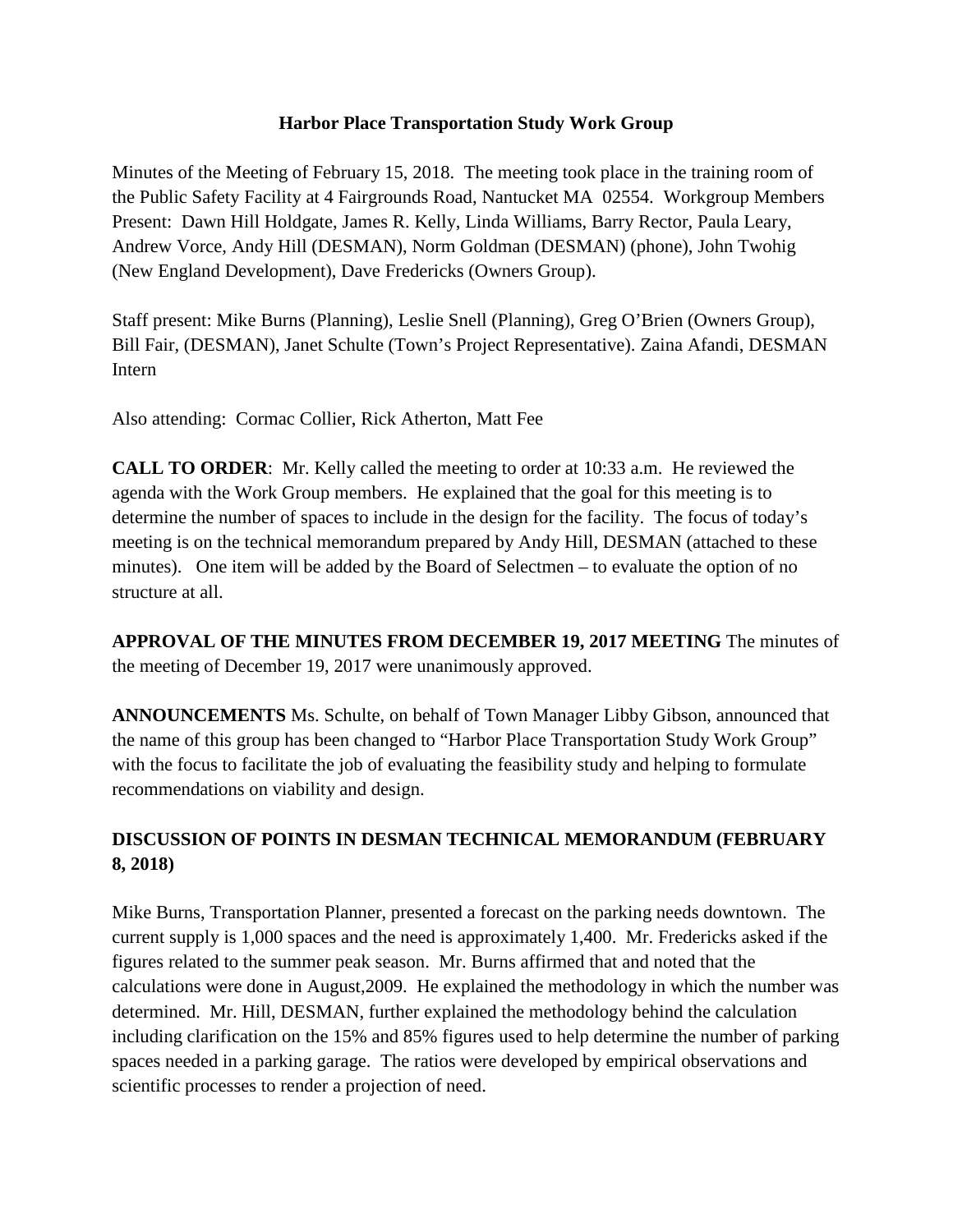Ms. Hill Holdgate asked if the current grocery store parking lot and the valet services were included in Mr. Burns' calculations. Mr. Burns responded that it did not include either. Mr. Hill indicated that he could provide a statistic of the use of the valet service. The calculation does include the municipal parking lot on Washington Street. Mr. Hill commented that parking demand is elastic, while supply is concrete. The supply design needs to cover most but not every possible condition.

Mr. Rector arrived at 10:46 a.m.

Mr. Fee asked Mr. Hill if the 110% capacity determined by the consultants includes the 15% calculation. Mr. Hill noted that the 15% is an add-on on top of the 110% figure. Mr. Atherton suggested that the source of the numbers presented on Mr. Burns chart be included in future presentations.

Several members noted that parking is difficult downtown at this time of year.

Ms. Hill Holdgate expressed concern about using the average to determine parking need because of the disparity in the two "spaces needed" numbers: 77 and 671. She also felt the need to include the valet numbers. Mr. Frederick noted that the valet park was an experiment to see how much people valued parking. Ms. Hill Holdgate clarified that she did not mean valet parking would remain on the National Grid site.

Mr. Fredericks reported that for the number of spaces in the grocery store lot, he counted 119 spaces, although others used the number 150.

Ms. Hill Holdgate referred to a BOS Strategic Planning discussion earlier in the week that included a discussion of shuttles and expanded satellite parking.

Mr. Hill noted that we need to come at the design process from two approaches: 1) What do we need? and 2) What can be provided? He indicated that we need to get the process of "what can be provided" moving. The first question is how much space is available? He noted that when he first began this work there were assumptions about the amount of space available. Those assumptions were challenged at the December  $19<sup>th</sup>$  meeting. DESMAN has looked at reorienting the facility, but Chapter 91 requirements limit that approach. He also noted the issue of the historic building on the site. Once the envelope is determined, the design work can begin.

Mr. Hill noted several constraints on the site. National Grid needs to maintain access to the site because of infrastructure on site. A roadway could be on the site, but not a structure. There are concerns about the existing building and its historic nature. Prior studies showed that any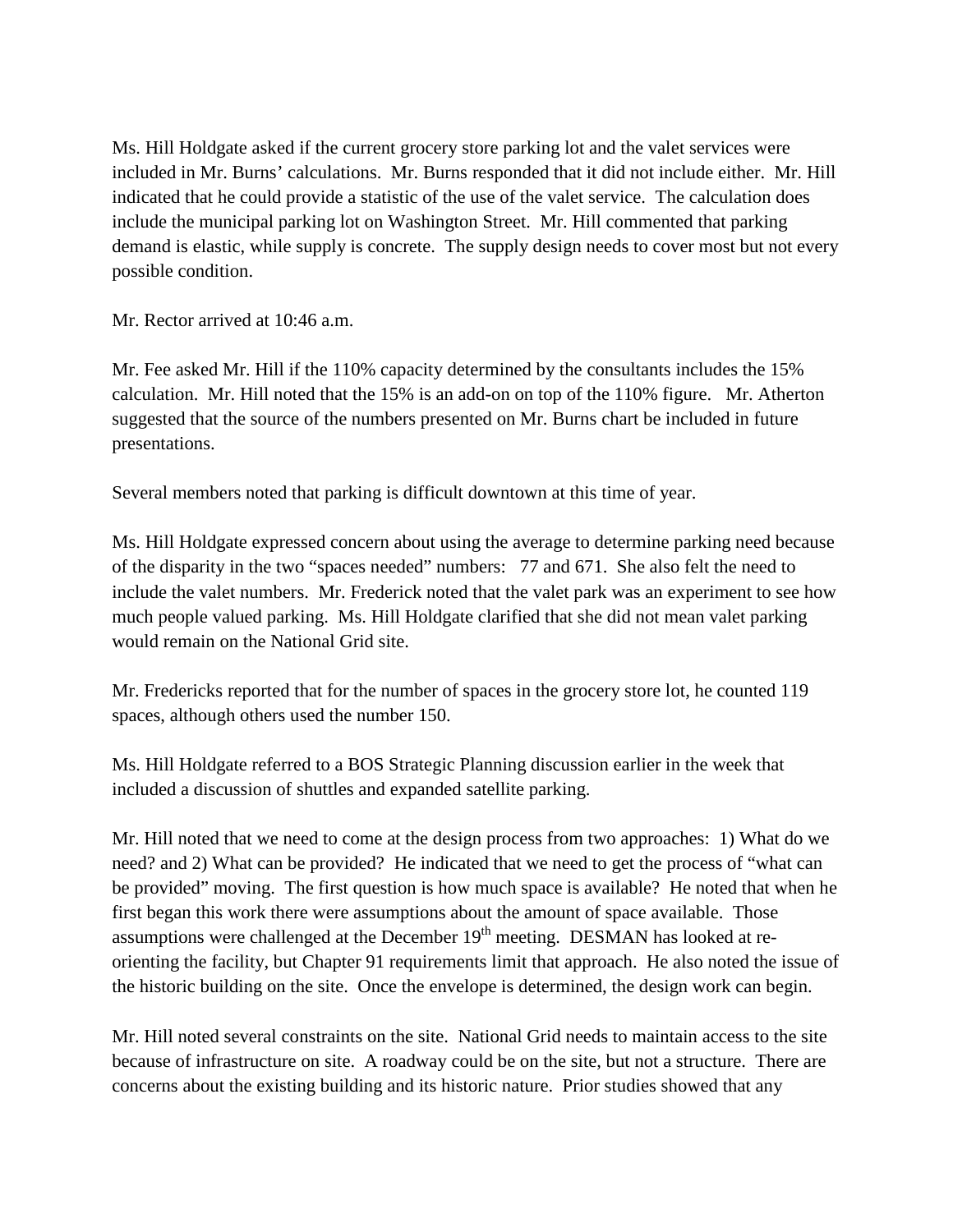movement of the intermodal facility to the north could impact the developers' larger plan. As a result, the site is limited to 62 feet of width. Speed ramps means giving up additional parking spaces on those ramps. The minimum length is 160 feet. DESMAN can get a design on the site with the historic building with a corkscrew ramp. If it is all sloped, it will not be the most comfortable place to park in. The most constricted design could achieve 55 cars per floor plate. Another consideration is that the historic building would need to be buttressed so it wasn't harmed during construction.

If the building can be re-located, the plan would allow 92 spaces per floor plate because it would allow parking on the turns.

The third option, but potentially disturbing the development to the north, allows 106 vehicles per floor plate with only one ramp per side. This is an easier design for those parking in the facility.

The group discussed the need to get clarity from the owners about whether relocating the facility to the north would be allowed. And, National Grid will need to meet with the Historic District Commission to determine if the brick building could be moved. Mr. Fredericks will discuss with National Grid. For initial design purposes, it should be assumed that National Grid will allow the relocation of the brick building. Mr. Twohig noted that there was a need to know the desired number of parking spaces before they would return to the owners to inquire about the impact on the development. He asked Mr. Hill to identify all known constraints at this point.

Mr. Hill cited Chapter 91 limitation on an east-west orientation, limitations on moving to the South because of National Grid's need to maintain its infrastructure, and the prior master designs for the development that show proposed buildings to the north. Mr. Hill affirmed Mr. Twohig's questions that an alternative footprint to the north for the facility would accommodate all the other elements desired in the intermodal transportation facility.

The designers also need a determination on the possible height of the building. For the purposes of the design work, the group determined that a maximum height of 40 feet should be used. There could be some parts of the structure that are over 40 feet such as stair wells and elevator shafts.

Mr. Rector noted that the current roadway system in the area needs to be re-tuned. Mr. Vorce encouraged the group to think beyond a grid-like street system for the area. The topic will be discussed by the Planning Department.

A discussion regarding retail space on the ground level was raised. Group members indicated that the suggested retail space was not "commercial retail space" but smaller places for carts and pop-up shops to incubate new businesses and services for visitors.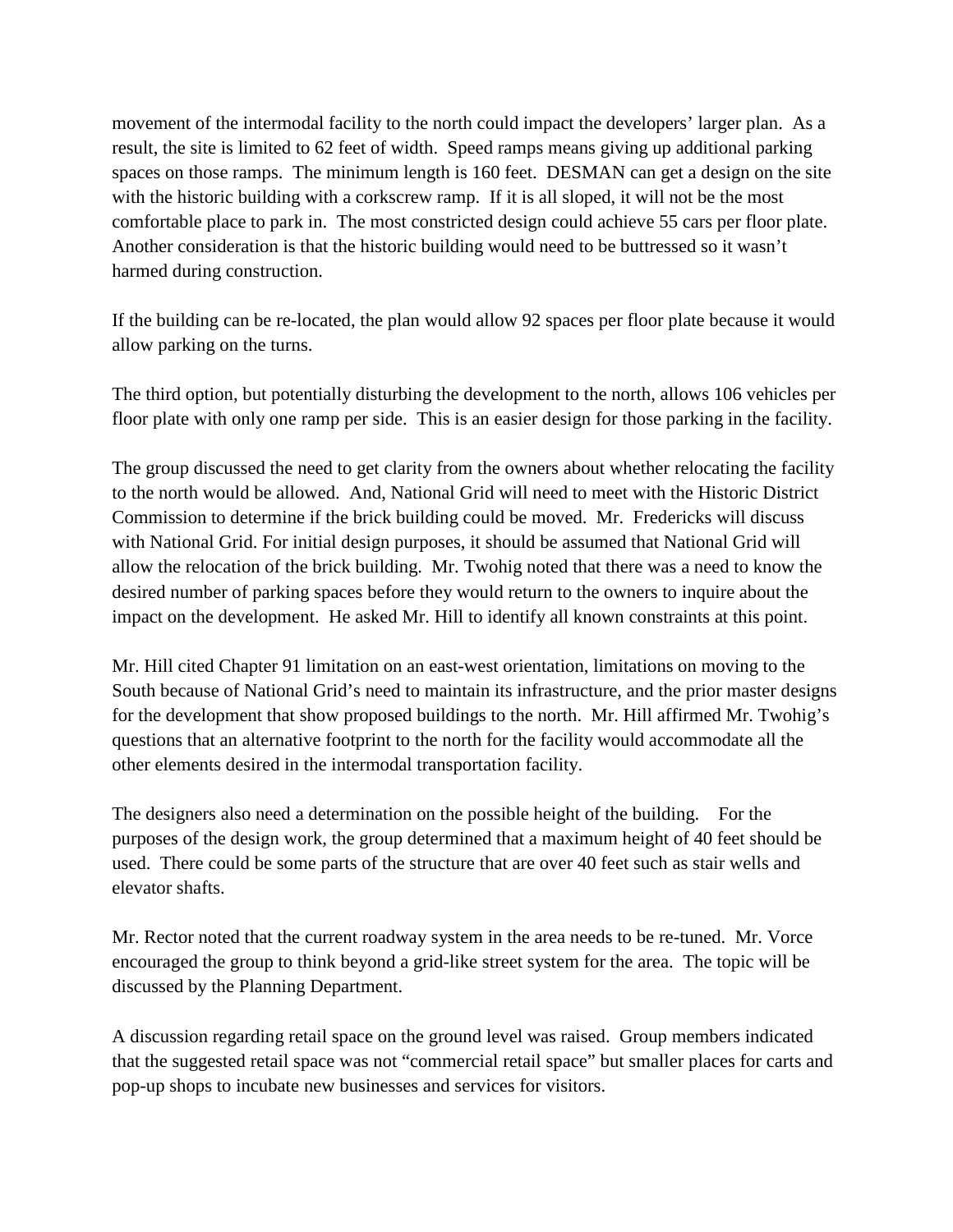Mr. Hill explained the basic process for designing the facility. The designers will start with a standard parking garage design then work backwards to include other amenities and determine the cost of those amenities in terms of lost spaces. He noted that it will be a challenge to make "need" align with what can be "provided."

The primary design client is the Town of Nantucket. The work group needs to establish a hierarchy of amenities to determine if the facility will be an Intermodal Transportation Center with parking (designed to maximize parking after addressing all other intermodal requirements) or, is it a parking facility with Intermodal Transportation assets – then the firm will design to the maximum parking number.

NRTA has indicated that it does not want to have the buses running underneath the facility. The preference is to queue buses in a lane outside the facility to enhance efficient operations. The relocation of dedicated spaces around downtown for buses, taxis, and tour vans would free up around two dozen spaces.

A consensus was reached that the designers should start with designing a parking facility with intermodal assets. Ms. Hill Holdgate agreed, but suggested that the process would end up with an Intermodal Center that included parking. Mr. Hill explained that this will be an iterative process moving forward.

The group agreed to abandon the suggestion of accommodating oversized vehicles in the garage and that space in a surface lot should be identified for them. The additional cost and loss of parking spaces to allow this accommodation is cost prohibitive.

The group agree to abandon the suggestion to incorporate an Automated Transport System. They are generally used in private parking garages, not public ones.

The group discussed the idea of designing the space so that it could have other uses such as receptions or small events. The designers noted issues that would result with expansion joints, a broom finish on the floor, and public bathrooms. Mr. Rector suggested that for the initial stages of the design process, the prospect of including event space should be dropped now.

Mr. Kelly repeated a report he gave at the Board of Selectmen's meeting the previous evening. A response to that report requested that DESMAN also produce a design for the site that did not have a structure, but would have some type of surface program – parking lot, or valet parking. DESMAN agreed to provide that information.

Linda Williams joined the meeting at 12:00 pm.